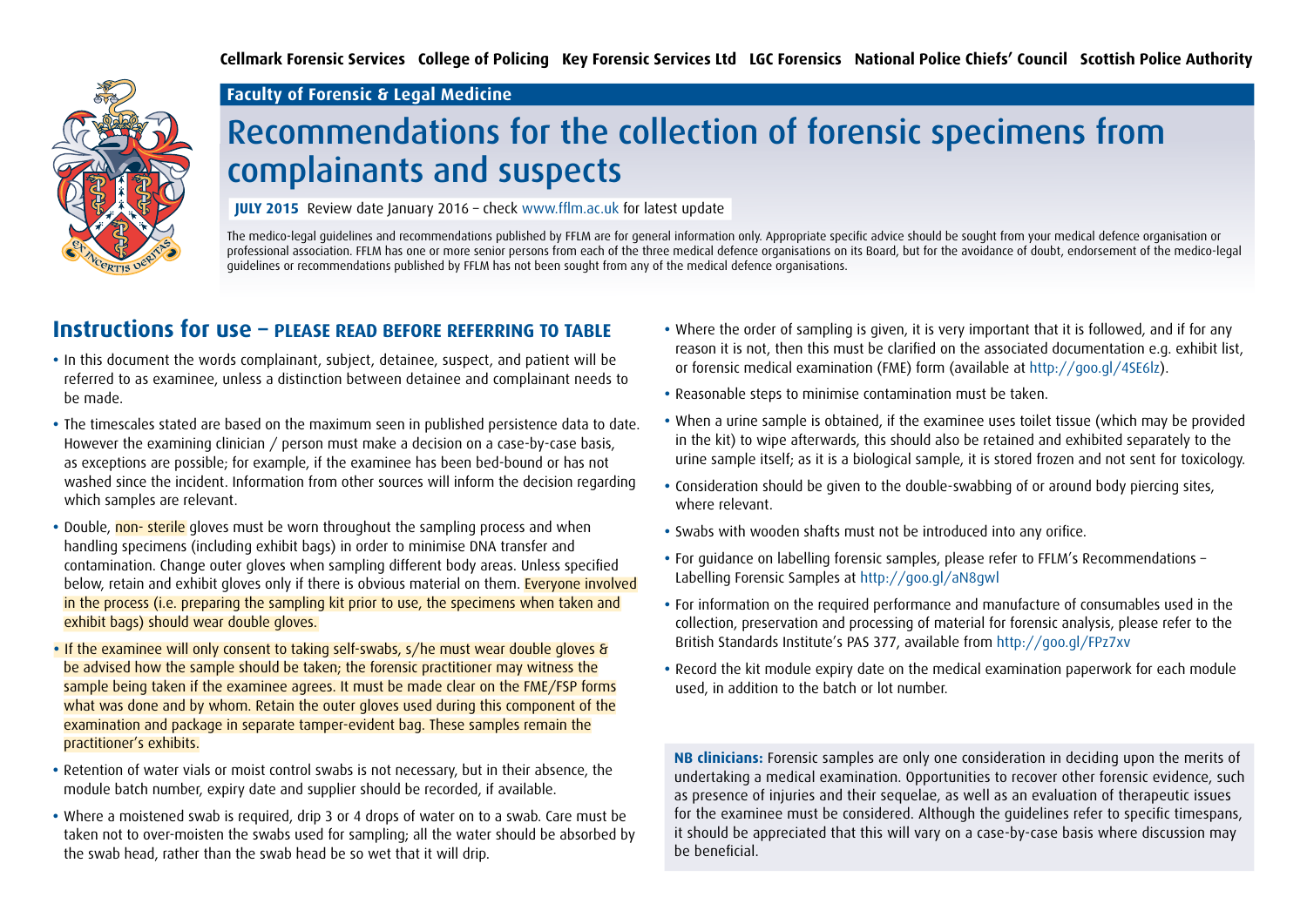| <b>SAMPLE TYPE</b>                                                                                                         | <b>REASON FOR ANALYSIS</b>                                                                                                                                                                                                                                                                                                                                            | <b>METHOD OF SAMPLING</b>                                                                                                                                                                                                                                                                                                                                                                                                                                                    | <b>PACKAGING AND STORAGE</b>                                                                                                                                                                     |
|----------------------------------------------------------------------------------------------------------------------------|-----------------------------------------------------------------------------------------------------------------------------------------------------------------------------------------------------------------------------------------------------------------------------------------------------------------------------------------------------------------------|------------------------------------------------------------------------------------------------------------------------------------------------------------------------------------------------------------------------------------------------------------------------------------------------------------------------------------------------------------------------------------------------------------------------------------------------------------------------------|--------------------------------------------------------------------------------------------------------------------------------------------------------------------------------------------------|
| <b>Hands</b>                                                                                                               | Recovery of body fluids, cellular material, lubricant and<br>other visible trace evidence, (e.g. soil). Limited data on<br>persistence. Routinely obtain if incident has occurred<br>within the preceding 2 days (48 hours). However, if the<br>examinee has not washed, then sample the relevant area<br>of skin up to 7 days (168 hours) (inclusive) post incident. | Using moderate pressure, roll a moistened swab over each hand<br>covering the front and the back including all fingers and web areas.<br>Roll second dry swab over the whole hand; ensure separate moistened<br>swabs are taken of any finger or fingers believed to have been used in<br>the alleged offence being investigated. Where individual finger(s) have<br>obvious evidence on them, consider sampling and exhibiting separately<br>using the moist/dry technique. | Plain sterile swab.<br>Place immediately in swab sleeve/tube and then in<br>tamper-evident bag.<br><b>Freeze</b>                                                                                 |
| <b>Fingernails</b>                                                                                                         | Recovery of body fluid/DNA/other material or<br>comparison with fingernail(s) broken at scene (if the<br>circumstances suggest this as a possibility).                                                                                                                                                                                                                | Fingernail collection kit and Swab collection kit (water and swabs)<br>if not in the fingernail kit<br>Swab under the fingernails, on the surface of the nails and around the<br>cuticles.<br>The first swab should be moistened, the second dry.<br>If comparison with fragment nail is required, broken nail must be cut,<br>and sent separately and unbroken if possible.<br>Clip the fingernails only if visible material is seen.                                       | Place in tamper-evident bag.<br>Include any clippers used to sample fingernails in the<br>bag with the clippings.<br><b>Freeze</b>                                                               |
| Mouth swab(s)<br>(1 or 2)<br>Note: Some kits may<br>contain only 1 swab;<br>in some kits no<br>control swab is<br>provided | Recovery of semen if oral penetration within 2 days<br>(48 hours).<br><b>First mouth sample</b>                                                                                                                                                                                                                                                                       | <b>Mouth collection kit</b><br>Rub one dry swab all around the inside of mouth, including over and<br>under the tongue, all sides of the teeth and gums and inside cheeks,<br>including: dentures, dental fixtures and any oral piercing. Repeat with<br>second dry swab (if available). Label the swabs to indicate the order in<br>which they were obtained, e.g. DJR1/A and DJR1/B.                                                                                       | Plain sterile swab.<br>Place immediately in swab sleeve/tube and then in<br>tamper- evident bag.<br>Swabs from the same site can be packaged in a single<br>tamper-evident bag.<br><b>Freeze</b> |
| <b>Mouth rinse</b>                                                                                                         | Recovery of semen if oral penetration within 2 days (48<br>hours).<br><b>Second mouth sample</b>                                                                                                                                                                                                                                                                      | <b>Mouth collection kit</b><br>Rinse mouth with sterile water and retain washings in polypot.<br>Examinee must wear gloves whilst handling polypot.                                                                                                                                                                                                                                                                                                                          | Polypot placed in tamper-evident bag.<br>The gloves worn by the examinee during the<br>examination do not need to be retained and<br>exhibited.<br><b>Freeze</b>                                 |
| Control swab (1)                                                                                                           | Control swab for each batch.<br>There is no need to take a moist control swab if the batch<br>number is recorded.                                                                                                                                                                                                                                                     | Submit one unopened swab per batch of swabs (or module), if<br>necessary; some kits do not have a control swab, as it can be obtained<br>from the kit provider, if required. The forensic practitioner should clarify<br>what arrangements pertain at the site where they practise.                                                                                                                                                                                          | Place unopened plain sterile swab in tamper-evident<br>bag.<br><b>Freeze</b>                                                                                                                     |
| <b>Control skin swab</b>                                                                                                   | Recovery of background DNA and/or other material - to<br>aid interpretation when its presence in a specific area is<br>significant. Ensure relevant background area<br>is sampled.                                                                                                                                                                                    | Using moderate pressure, roll a moistened swab over relevant area of<br>skin. Repeat the process with a dry swab for the site being sampled. If<br>multiple areas of skin are sampled, take appropriate multiple controls.                                                                                                                                                                                                                                                   | Plain sterile swab.<br>Place immediately in swab sleeve/tube and then in<br>tamper-evident bag.<br><b>Freeze</b>                                                                                 |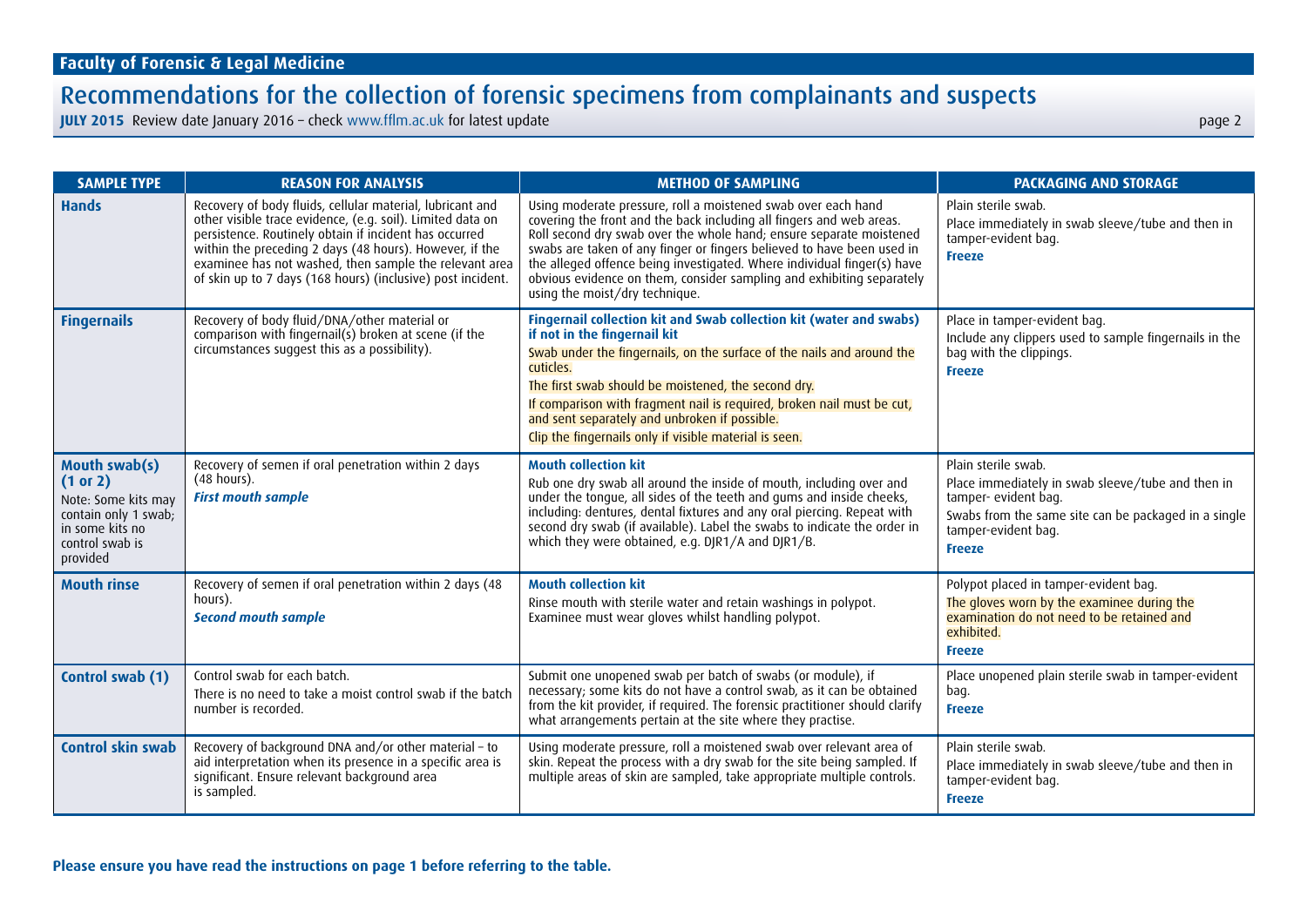**JULY 2015** Review date January 2016 – check<www.fflm.ac.uk> for latest update page 3

| <b>SAMPLE TYPE</b>                                                                                                                                          | <b>REASON FOR ANALYSIS</b>                                                                                                                                                                                                                                                                                                                                                                                                                                                    | <b>METHOD OF SAMPLING</b>                                                                                                                                                                                                                                                                                                                                                                                                                                                                                                                  | <b>PACKAGING AND STORAGE</b>                                                                                                                                                                                                                                                                                                                                                                        |
|-------------------------------------------------------------------------------------------------------------------------------------------------------------|-------------------------------------------------------------------------------------------------------------------------------------------------------------------------------------------------------------------------------------------------------------------------------------------------------------------------------------------------------------------------------------------------------------------------------------------------------------------------------|--------------------------------------------------------------------------------------------------------------------------------------------------------------------------------------------------------------------------------------------------------------------------------------------------------------------------------------------------------------------------------------------------------------------------------------------------------------------------------------------------------------------------------------------|-----------------------------------------------------------------------------------------------------------------------------------------------------------------------------------------------------------------------------------------------------------------------------------------------------------------------------------------------------------------------------------------------------|
| Skin swabs<br>(minimum 2 per<br>relevant area)<br>See hand section                                                                                          | As per Hand swabs<br>Sites one might consider to be relevant due to prolonged<br>skin-to-skin contact and/or drainage: mons pubis, inner<br>thigh, groin crease, buttocks.                                                                                                                                                                                                                                                                                                    | <b>Swab collection kit</b><br>Using moderate pressure, roll a moistened swab over the relevant area<br>of skin. Roll second dry swab over the same area.<br>If skin is moist prior to sampling, both swabs should be dry. Sample with<br>more than two swabs if staining remains visible after initial sampling<br>(repeat moist/dry cycle if skin is dry).<br>Label the swabs to indicate the order in which they were obtained,<br>e.g. DJR4/A and DJR4/B. If multiple areas of skin are sampled, take<br>appropriate multiple controls. | Plain sterile swab.<br>Place immediately in swab sleeve/tube and then in<br>tamper-evident bag.<br><b>Freeze</b>                                                                                                                                                                                                                                                                                    |
| <b>Vulval swabs (2)</b><br><b>First female genital</b><br>sample<br><b>Perianal swab</b><br><b>Second female</b><br>genital sample<br>See below for details | Recovery of body fluids/DNA/other material if:<br>• vaginal intercourse (even if condom purported to have<br>been used) within 7 days (168 hours) or;<br>· digital penetration within 48 hours or;<br>• anal intercourse (even if condom purported to have<br>been used) within 3 days (72 hours) or;<br>· ejaculation onto/contact with vulva/perianum/<br>perineum.                                                                                                         | <b>Swab collection kit</b><br>Roll one moistened swab over the vulva and perineum. Repeat with<br>second dry swab. If vulval skin (or visible stain) is moist prior to<br>sampling, both swabs may be dry.<br>Sample with more than two swabs if staining remains visible after initial<br>sampling (repeat moist/dry cycle).<br>Label the swabs to indicate the order in which they were obtained.                                                                                                                                        | Plain sterile swab.<br>Place immediately in swab sleeve/tube and then in<br>tamper-evident bag.<br><b>Freeze</b>                                                                                                                                                                                                                                                                                    |
| Low vaginal<br>swabs $(2)$<br><b>Second female</b><br>genital sample                                                                                        | Recovery of body fluids/DNA/other material if:<br>. vaginal intercourse (even if condom purported to have<br>been used) within $\overrightarrow{7}$ days (168 hours) (3 days [72<br>hours] if examinee is pre-pubertal and it is possible to<br>pass a swab) or;<br>· digital penetration within 48 hours or;<br>· anal intercourse (even if condom purported to have<br>been used) within 3 days (72 hours).<br>• ejaculation onto/contact with vulva/perianum/<br>perineum. | <b>Swab collection kit</b><br>Insert a dry swab approximately 3-5cm into the vagina (reduce<br>as appropriate if examinee is pre-pubertal). Use gentle rotational<br>movements to sample the lower half/third of the vagina. Repeat with<br>second dry swab. If the vaginal mucosa is markedly dry, the first swab<br>can be moistened with sterile water (see instructions for use).<br>Label the swabs to indicate the order in which they were obtained.                                                                                | As above<br><b>Freeze</b>                                                                                                                                                                                                                                                                                                                                                                           |
| <b>High vaginal</b><br>swabs $(\bar{2})$<br><b>Third female</b><br>genital sample                                                                           | Recovery of body fluids/DNA/other material if:<br>· vaginal intercourse (even if condom purported to have<br>been used) within 7 days (168 hours) (3 days [72<br>hours] if examinee is pre-pubertal and it is possible to<br>pass a swab) or;<br>· digital penetration within 48 hours or;<br>• anal intercourse (even if condom purported to have<br>been used) within 3 days (72 hours).<br>• ejaculation onto/contact with vulva/perianum/<br>perineum                     | <b>Swab collection kit</b><br>Pass a lubricated, single-use speculum (using a validated lubricant e.g.<br>Gelcat <sup>™</sup> , KY® or Pedicat™). Roll two dry swabs, one at a time, over the<br>mucosa of the unsampled upper two thirds/half of the vagina, making<br>sure the fornices are sampled.<br>If it is not possible to pass a speculum, attempt to obtain two "blind"<br>high vaginal swabs instead, and label as such.<br>Label the swabs to indicate the order in which they were obtained.                                  | As above<br>If fluid has been accumulated within/on the<br>speculum, swab the collection of fluid and label as<br>'speculum swab(s)'.<br>Swab the outside and inside of the blades of the<br>speculum (1 moist swab followed by 1 dry swab) and<br>place the swab(s) in the swab sleeve(s)/tube(s) and<br>then in a tamper-evident bag.<br>Submit opened tube/sachet of lubricant.<br><b>Freeze</b> |

**Please ensure you have read the instructions on page 1 before referring to the table.**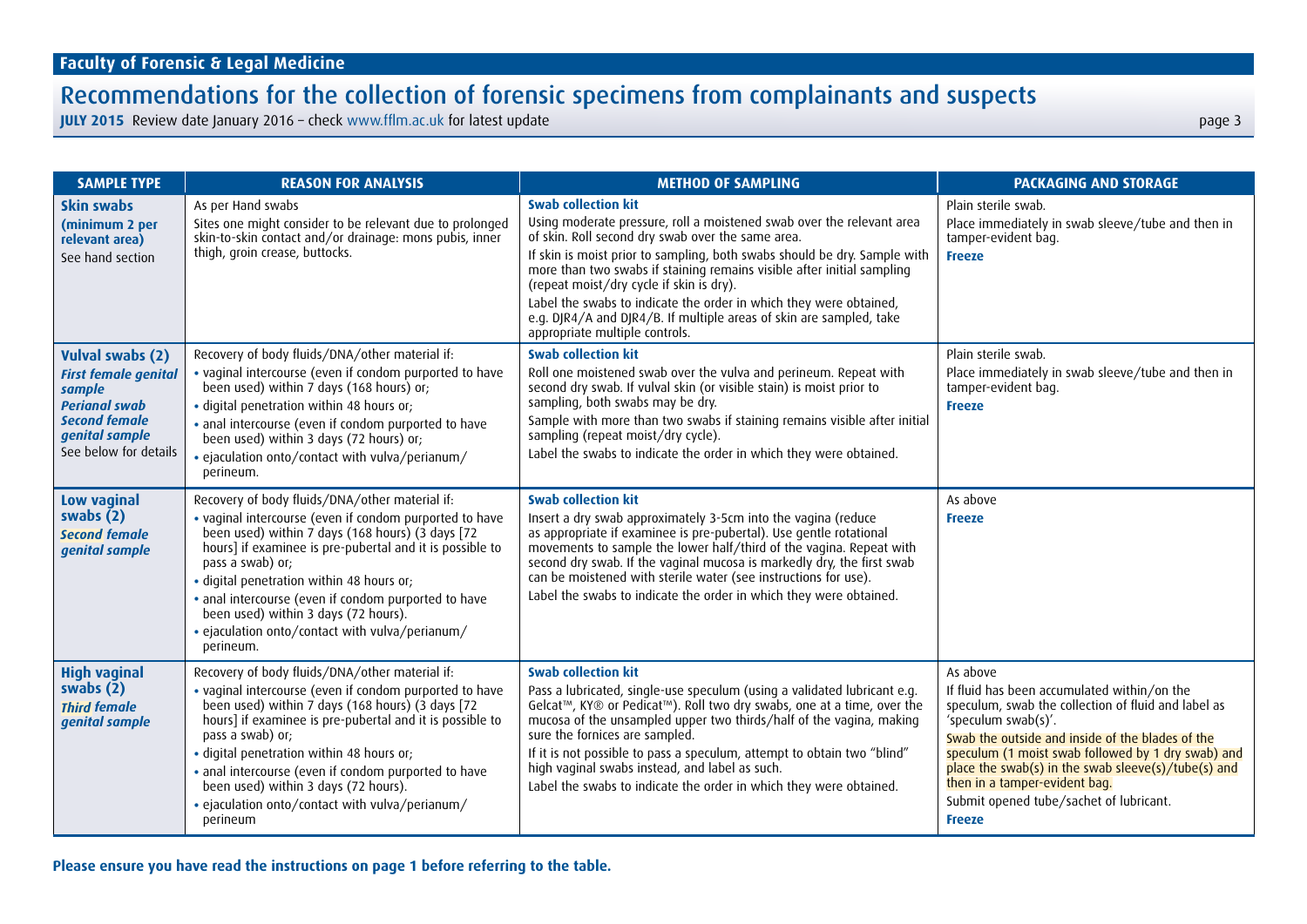| <b>SAMPLE TYPE</b>                                                                                      | <b>REASON FOR ANALYSIS</b>                                                                                                                                                                                                                                                                                                                                                                                                                                                                                                      | <b>METHOD OF SAMPLING</b>                                                                                                                                                                                                                                                                                                                                                                                                                                                                                                                                                                                                                                                                  | <b>PACKAGING AND STORAGE</b>                                                                                                                                                                                                                                                                                                                                                                                                                                  |
|---------------------------------------------------------------------------------------------------------|---------------------------------------------------------------------------------------------------------------------------------------------------------------------------------------------------------------------------------------------------------------------------------------------------------------------------------------------------------------------------------------------------------------------------------------------------------------------------------------------------------------------------------|--------------------------------------------------------------------------------------------------------------------------------------------------------------------------------------------------------------------------------------------------------------------------------------------------------------------------------------------------------------------------------------------------------------------------------------------------------------------------------------------------------------------------------------------------------------------------------------------------------------------------------------------------------------------------------------------|---------------------------------------------------------------------------------------------------------------------------------------------------------------------------------------------------------------------------------------------------------------------------------------------------------------------------------------------------------------------------------------------------------------------------------------------------------------|
| <b>Endocervical</b><br>swabs $(2)$<br><b>Fourth female</b><br>genital sample<br>(post-pubertal<br>only) | Recovery of body fluids/DNA, if endocervix is visible and<br>it is possible to pass a swab:<br>· vaginal intercourse (even if condom purported to have<br>been used) within 7 days (168 hours) or;<br>· anal intercourse (even if condom purported to have<br>been used) within 3 days (72 hours).                                                                                                                                                                                                                              | <b>Swab collection kit</b><br>With the speculum in place, use two dry swabs, one at a time, to<br>sample the endocervix. When sampling the endocervix, always keep the<br>proximal end of the swab in view.<br>Label the swabs to indicate the order in which they were obtained.                                                                                                                                                                                                                                                                                                                                                                                                          | Plain sterile swab.<br>Place immediately in swab sleeve/tube and then in<br>tamper-evident bag.<br><b>Freeze</b>                                                                                                                                                                                                                                                                                                                                              |
| <b>Perianal swabs</b><br>(2)<br><b>First anal sample</b>                                                | Recovery of body fluids/DNA/other material if:<br>· vaginal intercourse (even if condom purported to have<br>been used) within 7 days (168 hours).or;<br>· anal intercourse* (even if condom purported to have<br>been used) within 3 days (72 hours) or;<br>· digital anal penetration within 48 hours.<br>• ejaculation onto/contact with vulva/perianum/<br>perineum.<br>*In a female alleging anal intercourse only, please seek<br>consent to take the full sequence of genital samples in<br>addition to ano-rectal swabs | <b>Swab collection kit</b><br>Using moderate pressure, roll a moistened swab over the perianal skin<br>in an area of 3cm radius from the anus; roll second dry swab over the<br>same area.<br>If skin is moist, both swabs should be dry.<br>Recover on more than two swabs if staining remains visible after initial<br>sampling (repeat moist/dry cycle if skin dry).<br>Label the swabs to indicate the order in which they were obtained.                                                                                                                                                                                                                                              | Plain sterile swab.<br>Place immediately in swab sleeve/tube and then in<br>tamper-evident bag.<br><b>Freeze</b>                                                                                                                                                                                                                                                                                                                                              |
| <b>Anal canal swabs</b><br>(2)<br><b>Second anal</b><br>sample                                          | Recovery of body fluids/DNA/other material if:<br>· anal intercourse* (even if condom purported to have<br>been used) within 3 days (72 hours) or;<br>· digital anal penetration within 48 hours.<br>*In a female alleging anal intercourse only, please seek<br>consent to take the full sequence of genital samples in<br>addition to ano-rectal swabs                                                                                                                                                                        | <b>Swab collection kit</b><br>Insert a moistened swab 2-3cm through the anal orifice. Use gentle<br>rotational movements to sample the anal canal. Thereafter, the process<br>is repeated with a second dry swab.<br>Label the swabs to indicate the order in which they were obtained.                                                                                                                                                                                                                                                                                                                                                                                                    | As above<br><b>Freeze</b>                                                                                                                                                                                                                                                                                                                                                                                                                                     |
| <b>Rectal swabs (2)</b><br><b>Third anal sample</b>                                                     | Recovery of body fluids/DNA/other material if:<br>• anal intercourse * (even if condom purported to have<br>been used) within 3 days (72 hours) or;<br>· digital anal penetration within 48 hours.<br>*In a female alleging anal intercourse only, please seek<br>consent to take the full sequence of genital samples in<br>addition to ano-rectal swabs                                                                                                                                                                       | <b>Swab collection kit</b><br>Pass a lubricated, single-use proctoscope (using a validated lubricant,<br>e.g. Gelcat <sup>™</sup> , KY <sup>®</sup> or Pedicat <sup>™</sup> ) at least 3-4cm into the anus, remove<br>the obturator and sample the mucosa of lower rectum using two dry<br>swabs. The average anal canal is about 3cm long in the adult (range 1.4<br>-3.8cm, in males and 1.0 -3.2cm in females). The mucosa of the upper<br>anal canal is a deep purple colour, which readily distinguishes it from the<br>red/pink mucosa of the lower rectum.<br>If it is not possible to pass a proctoscope, try to obtain two 'blind'<br>anal canal/rectum swabs, and label as such. | As above<br>If fluid has been accumulated within/on the<br>proctoscope, swab the collection of fluid and label as<br>'proctoscope swab(s)'.<br>Retain and exhibit the proctoscope in an appropriately<br>sized, single, tamper-evident bag. If this is not<br>possible, thoroughly swab the proctoscope & place the<br>swab(s) in the swab sleeve(s)/tube(s) and then in a<br>tamper-evident bag.<br>Submit opened tube/sachet of lubricant.<br><b>Freeze</b> |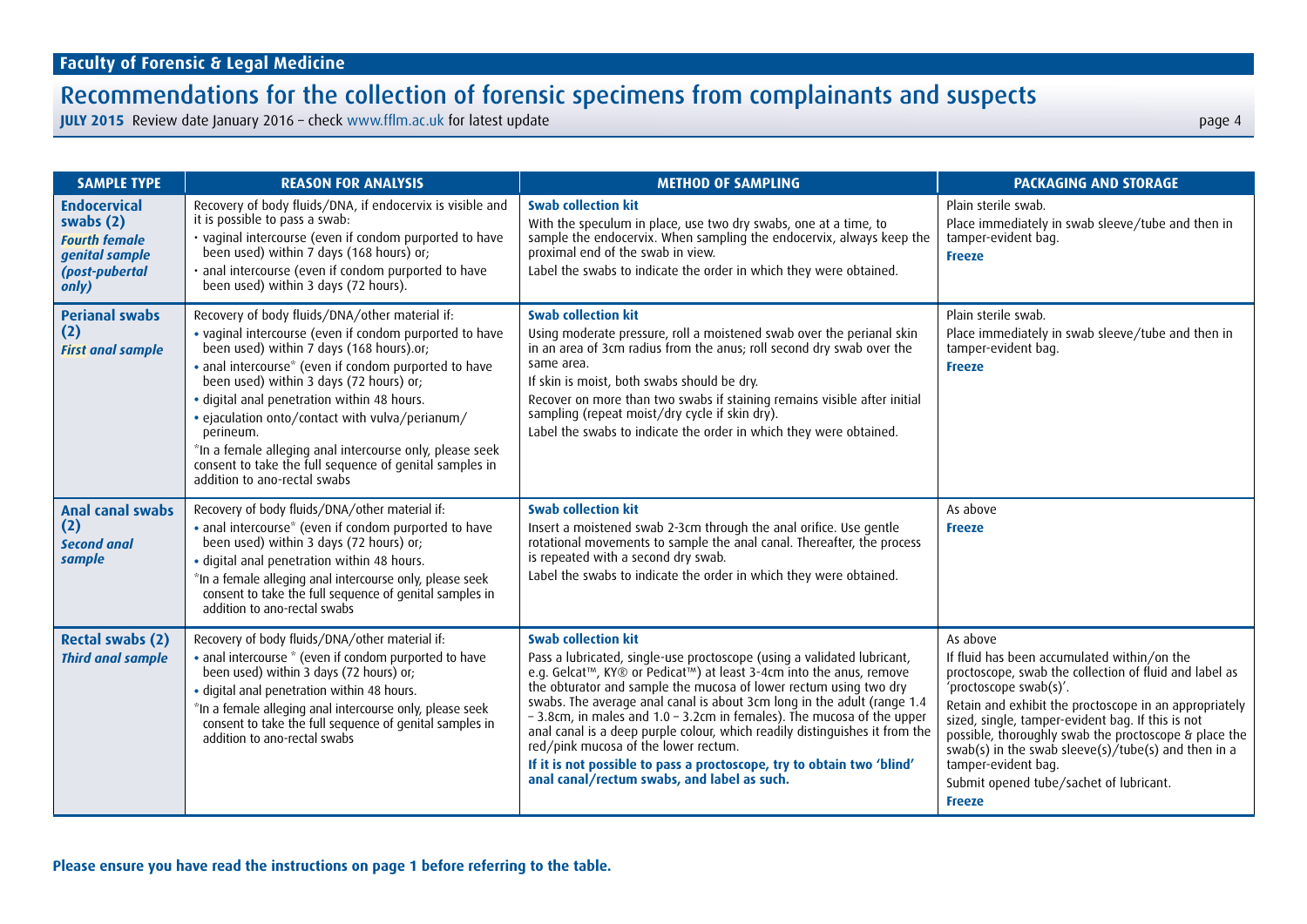| <b>SAMPLE TYPE</b>                                                                                                                                  | <b>REASON FOR ANALYSIS</b>                                                                                                                                                                                                                                                             | <b>METHOD OF SAMPLING</b>                                                                                                                                                                                                                                                                                                                                                                                                                                                                                                                                                                                                                                                                                                                                                                                                                                                                                                                                                                                                 | <b>PACKAGING AND STORAGE</b>                                                                                                                                                                                                                                                                                                                                                                                                                                                                                                                                                                                         |
|-----------------------------------------------------------------------------------------------------------------------------------------------------|----------------------------------------------------------------------------------------------------------------------------------------------------------------------------------------------------------------------------------------------------------------------------------------|---------------------------------------------------------------------------------------------------------------------------------------------------------------------------------------------------------------------------------------------------------------------------------------------------------------------------------------------------------------------------------------------------------------------------------------------------------------------------------------------------------------------------------------------------------------------------------------------------------------------------------------------------------------------------------------------------------------------------------------------------------------------------------------------------------------------------------------------------------------------------------------------------------------------------------------------------------------------------------------------------------------------------|----------------------------------------------------------------------------------------------------------------------------------------------------------------------------------------------------------------------------------------------------------------------------------------------------------------------------------------------------------------------------------------------------------------------------------------------------------------------------------------------------------------------------------------------------------------------------------------------------------------------|
| <b>Penile swabs</b><br><b>Shaft and external</b><br>foreskin (if present)<br>(2)<br><b>Coronal sulcus and</b><br>internal foreskin (2)<br>Glans (2) | Recovery of body fluids/DNA/other material (even if<br>condom purported to have been used) if intercourse<br>within 3 days (72 hours).                                                                                                                                                 | Don one new pair of outer gloves. If the examinee is handling his penis,<br>he must be wearing gloves.<br><b>Swab collection kit</b><br><b>Shaft</b> - Using moderate pressure, roll a moistened swab over the skin<br>of the shaft and, if present (i.e. uncircumcised), the external foreskin<br>covering the glans. Roll second dry swab over the same area.<br>Coronal sulcus and internal foreskin (if present) - Retract the foreskin<br>(if present) and using moderate pressure, roll a moistened swab around<br>the coronal sulcus and the internal foreskin now lying over the shaft; roll<br>second dry swab over the same area.<br>Glans - Using moderate pressure, roll a moistened swab over the skin of<br>the glans; roll second dry swab over the same area.<br>Sample with more than two swabs if staining remains visible after initial<br>sampling (repeat moist/dry cycle).<br>Label the swabs to indicate the order in which they were obtained.                                                    | As above<br><b>Freeze</b><br>Retain the outer gloves used during this component<br>of the examination and package in separate tamper-<br>evident bag.                                                                                                                                                                                                                                                                                                                                                                                                                                                                |
| <b>Hair</b><br>(head & pubic)<br><b>FOR TOXICOLOGY</b><br><b>SEE PAGE 6</b>                                                                         | A. Recovery of foreign particles, e.g. glass, fibres, hairs.<br>B. Recovery of body fluids/contact DNA (e.g. from<br>pulling)/other material up to 72 hours<br>C. Control sample for hair comparison: take from<br>complainants and suspects where relevant, e.g.<br>unknown assailant | <b>Hair Collection Kit</b><br>A. Recover visible foreign particles with disposable forceps and collect in<br>paper sheet/drape.<br>B. Swab and/or cut relevant area. If hair is dry, use moistened swab<br>then dry swab (see instructions for use). This should be done before<br>combing/gloving/plucking.<br>Once the above has been considered, it may be relevant to use<br>low-adhesive tape collected onto acetate sheets (available from<br>Crime Scene Investigator (CSI) or gentle combing of the head or pubic<br>area (see below). If acetates are not available, stick onto a tamper-<br>evident bag.<br>C. Give examinee the option to have hair combed or to comb own hair<br>using normal hair comb - not a nit-comb. Comb hairs with an aim<br>of collecting 5 with roots (and make up to 25 with cutting as close<br>to the skin as possible). If <5 roots are yielded, put on standard<br>gloves and run fingers through hair. If <5 roots are yielded still, give<br>examinee the option of plucking. | Fold paper sheets/drapes securely with upper sides<br>inwards to retain debris.<br>Place each type of sample in separate tamper-evident<br>bag (include scissors, forceps and/or comb in the bag,<br>if used).<br>Stick low-adhesive tape onto acetate sheet and then<br>place (tape & acetate, or tape and tamper-evident<br>bag) into tamper-evident bag.<br>Biological samples (e.g. ejaculate in hair) should be<br>frozen.<br>Non-biological samples, e.g. glass fragments, must be<br>placed in a DRY STORE at normal room temperature.<br>Other samples should be frozen.<br><b>FOR TOXICOLOGY SEE PAGE 6</b> |
| <b>Buccal scrapes (2)</b>                                                                                                                           | Reference sampling for DNA profiling.                                                                                                                                                                                                                                                  | <b>Elimination DNA Sampling kit (for complainants)</b><br><b>PACE DNA sampling kit (for detainees)</b><br>Take one buccal scrape from the inside of each cheek at least 20 mins<br>after examinee has had a drink, food or a cigarette (in cases involving<br>oral sex within 48 hours, consider an additional sample at least two days<br>[48 hours] after incident).                                                                                                                                                                                                                                                                                                                                                                                                                                                                                                                                                                                                                                                    | Place in plastic tubes then into a tamper-evident bag.<br><b>Freeze</b><br>Retain under CPIA for future YSTR. Download the<br>document at: https://www.gov.uk/government/<br>publications/access-and-use-of-dna-samples-profiles-<br>and-associated-data                                                                                                                                                                                                                                                                                                                                                             |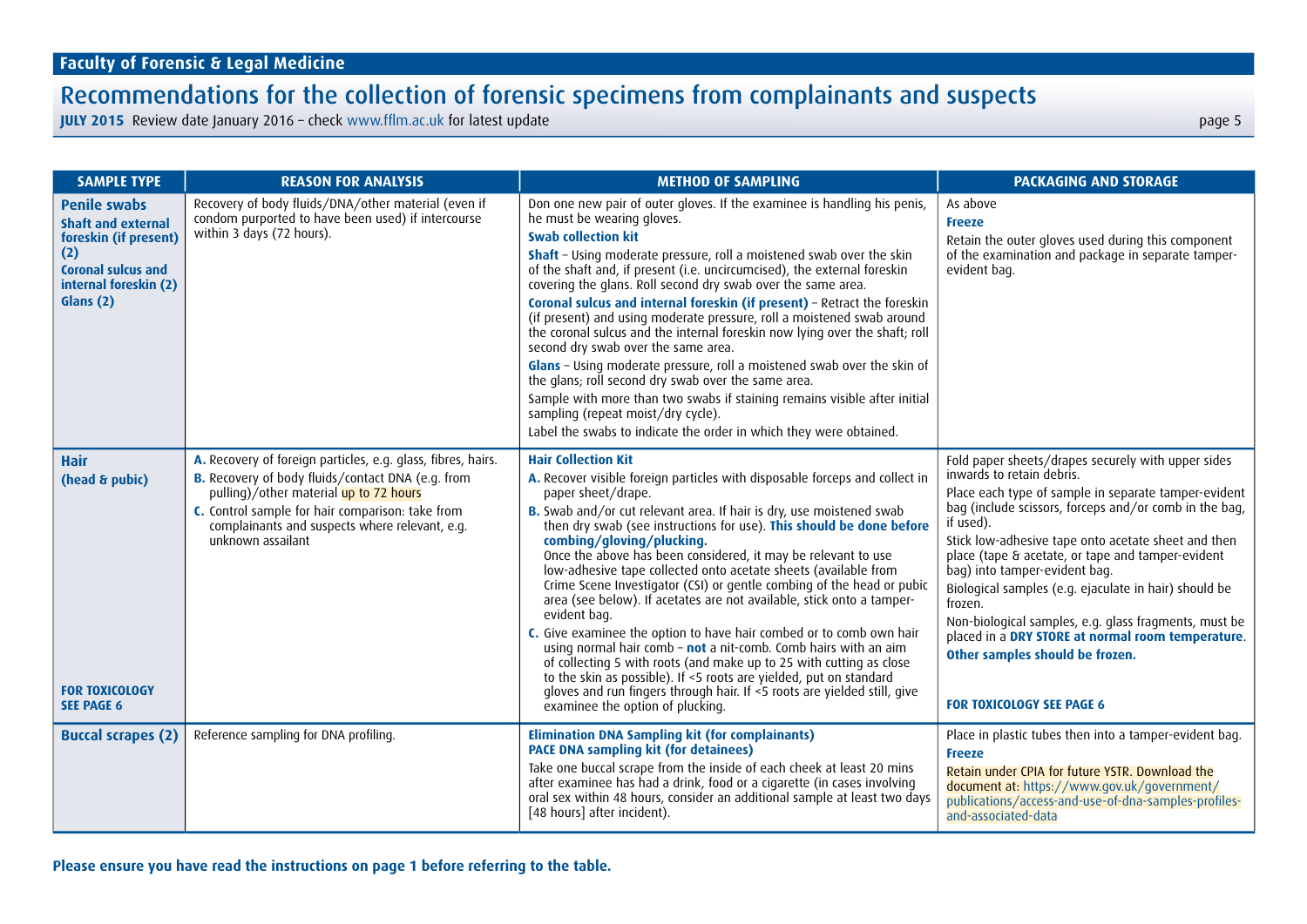| <b>SAMPLE TYPE</b>                                                                                         | <b>REASON FOR ANALYSIS</b>                                                                                                                                                                                                                                                                                                                                 | <b>METHOD OF SAMPLING</b>                                                                                                                                                                                                                                                                                                                                                                                                                                                                                       | <b>PACKAGING AND STORAGE</b>                                                                                                                                            |
|------------------------------------------------------------------------------------------------------------|------------------------------------------------------------------------------------------------------------------------------------------------------------------------------------------------------------------------------------------------------------------------------------------------------------------------------------------------------------|-----------------------------------------------------------------------------------------------------------------------------------------------------------------------------------------------------------------------------------------------------------------------------------------------------------------------------------------------------------------------------------------------------------------------------------------------------------------------------------------------------------------|-------------------------------------------------------------------------------------------------------------------------------------------------------------------------|
| <b>Condoms</b>                                                                                             | Recovery of body fluids/DNA/other material if in situ or<br>after incident.                                                                                                                                                                                                                                                                                | Condom collection kit<br>Secure the open end of condom (do NOT knot). Place in plastic container<br>with minimum handling. It is preferable to use disposable forceps to<br>handle a condom when packaging it. The forceps should be provided in<br>the kit.                                                                                                                                                                                                                                                    | Place in plastic container/pot in tamper-evident bag.<br><b>Freeze</b>                                                                                                  |
| Sanitary towels/<br>tampons/<br>other sanitary<br>wear/<br>incontinence pads/<br>nappies/<br>toilet tissue | Recovery of body fluids/DNA/other material, if in situ or<br>after incident.                                                                                                                                                                                                                                                                               | Retain intact.                                                                                                                                                                                                                                                                                                                                                                                                                                                                                                  | Place in plastic container then into tamper-evident<br>bag or straight into tamper-evident bag, e.g. for toilet<br>tissue.<br><b>Freeze</b>                             |
| <b>Gunshot residue</b><br>(GSR)                                                                            | Recovery of gunshot residues (GSR) if gun thought to<br>have been in contact with, or fired within 3m of skin or<br>hair surfaces. Persistence up to approx. 4 hours - hands,<br>6 hours - face, 12 hours - hair.<br>Download Critical success factors for Gunshot Residue<br>(GSR) recovery in Rape and Sexual Assault Cases from<br>http://goo.gl/uQlUiJ | Normally obtained by Crime Scene Investigator (CSI) but if not available<br>(e.g. self-referral case) follow instructions in GSR kit (sometimes referred<br>to as 'Firearms Discharge Residue kit') available from local CSI.<br>If a dedicated GSR sampling kit is not available, then sterile DNA swabs<br>can be used to sample body surfaces by first moistening the swab (see<br>instructions for use). A dry swab is not required.<br>An unopened control swab should be exhibited alongside GSR samples. | Place samples and completed 'Sampling Report' (in<br>the kit) in labelled tamper-evident bag.<br>Store at normal room temperature.                                      |
| Ground sheet/<br><b>Couch cover</b>                                                                        | Recovery of body fluids or foreign particles that may fall<br>from clothing or body during examination, if the event<br>is recent or the examinee is wearing the same clothing<br>and/or has not washed since event.                                                                                                                                       | <b>Clothing collection kit</b><br>Stand examinee on ground sheet when undressing.                                                                                                                                                                                                                                                                                                                                                                                                                               | Fold paper sheets/drapes securely with upper sides<br>inwards to retain debris.<br>Place separately in tamper-evident, breathable bags<br>and seal.<br><b>STORE DRY</b> |